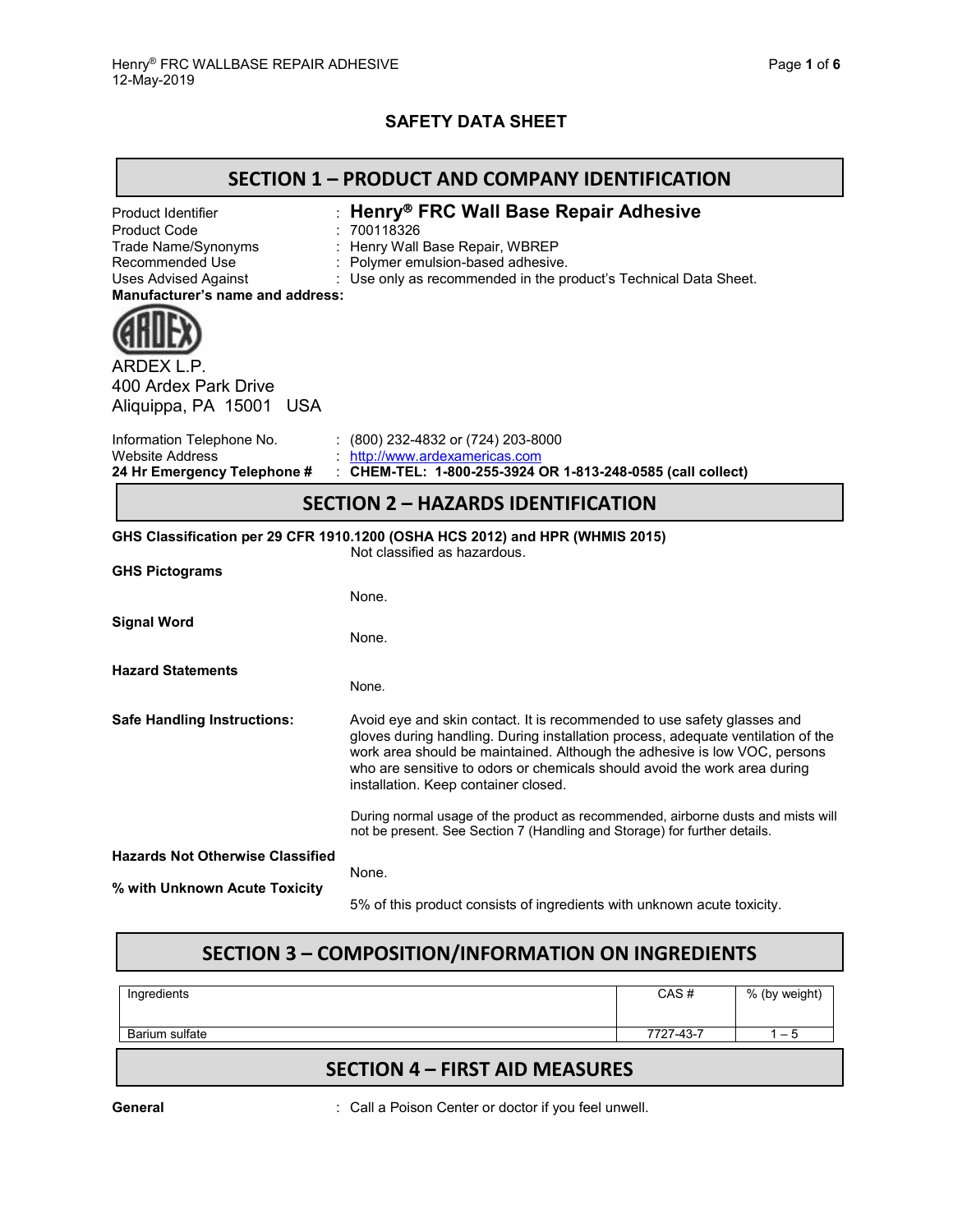| <b>Inhalation</b>                                 | : Remove person to fresh air and keep at rest in a position comfortable for<br>breathing. Get medical attention.                                 |
|---------------------------------------------------|--------------------------------------------------------------------------------------------------------------------------------------------------|
| <b>Skin contact</b>                               | : Remove contaminated clothing. Flush affected skin with water. If irritation or<br>rash occurs, seek medical attention/advice.                  |
| Eye contact                                       | : Rinse cautiously with water for several minutes. Remove contact lenses, if<br>present and easy to do. Continue rinsing. Get medical attention. |
| Ingestion                                         | : Rinse mouth. Do NOT induce vomiting. Call a POISON CENTER or<br>doctor/physician if you feel unwell.                                           |
| <b>Notes for Physician</b>                        | $:$ Treat symptomatically.                                                                                                                       |
| Signs and symptoms of short-term (acute) exposure |                                                                                                                                                  |
| Inhalation                                        | : None known.                                                                                                                                    |
| $O_{kin}$                                         | . Cumptomo mou include mild rednese er itebing                                                                                                   |

| Skin      | : Symptoms may include mild redness or itching.        |
|-----------|--------------------------------------------------------|
| Eves      | : Symptoms may include mild redness, itching, or pain. |
| Ingestion | : None known.                                          |

#### **Effects of long-term (chronic) exposure**

: None known.

**Indication of need for immediate medical attention or special treatment**

- : Difficulty breathing persists after removing the person to fresh air.
	- Any exposure to the eye which causes irritation.

### **SECTION 5 – FIRE FIGHTING MEASURES**

| Suitable extinguishing media                                    | : Carbon dioxide, dry chemical powder, water, alcohol foam or water spray.                                                                                                                                                                                                                                                                                                                     |
|-----------------------------------------------------------------|------------------------------------------------------------------------------------------------------------------------------------------------------------------------------------------------------------------------------------------------------------------------------------------------------------------------------------------------------------------------------------------------|
| Unsuitable extinguishing media                                  | : None known.                                                                                                                                                                                                                                                                                                                                                                                  |
| <b>Hazardous combustion products</b>                            | : Carbon monoxide, carbon dioxide, as well as other toxic vapors and gases which<br>are common to thermal degradation of organic compounds.                                                                                                                                                                                                                                                    |
| Special fire-fighting procedures/equipment                      |                                                                                                                                                                                                                                                                                                                                                                                                |
|                                                                 | : Firefighters should wear proper protective equipment and self-contained breathing<br>apparatus with full face piece operated in positive pressure mode. Move containers<br>from fire area if safe to do so. Water spray may be useful in cooling equipment<br>exposed to heat and flame. After fires have been extinguished, carefully clean all<br>equipment and surfaces exposed to fumes. |
| <b>Environmental precautions</b>                                | : Do not allow material to enter drains or contaminate ground water system.                                                                                                                                                                                                                                                                                                                    |
| Fire hazards/conditions of flammability                         |                                                                                                                                                                                                                                                                                                                                                                                                |
|                                                                 | : Not flammable under normal conditions of use. Closed containers may rupture if<br>exposed to excess heat or flame due to a build-up of internal pressure.                                                                                                                                                                                                                                    |
| Flammability classification (OSHA 29 CFR 1910.1200, WHMIS 2015) |                                                                                                                                                                                                                                                                                                                                                                                                |
|                                                                 | : Not flammable.                                                                                                                                                                                                                                                                                                                                                                               |
| NFPA Rating                                                     | : 0 - Minimal 1 – Slight 2 – Moderate 3 – Serious 4 – Severe                                                                                                                                                                                                                                                                                                                                   |
|                                                                 | Flammability 1 Instability 0 Special Hazards:<br>Health: 1<br>None                                                                                                                                                                                                                                                                                                                             |

#### **SECTION 6 – ACCIDENTAL RELEASE MEASURES**

| <b>Personal precautions</b> | : Restrict access to area until completion of clean-up. All persons dealing with<br>clean-up should wear the appropriate chemically protective equipment.              |
|-----------------------------|------------------------------------------------------------------------------------------------------------------------------------------------------------------------|
| <b>Protective equipment</b> | : Refer to Section 8 for additional information on acceptable personal protective<br>equipment.                                                                        |
| <b>Emergency Procedures</b> | : This product does not contain chemicals requiring EPA notification for spills. In<br>case of a chemical spill, call the emergency telephone number listed in Section |
|                             | US CERCLA Reportable quantity (RQ): None reported.                                                                                                                     |

**Methods and materials for containment and cleaning up**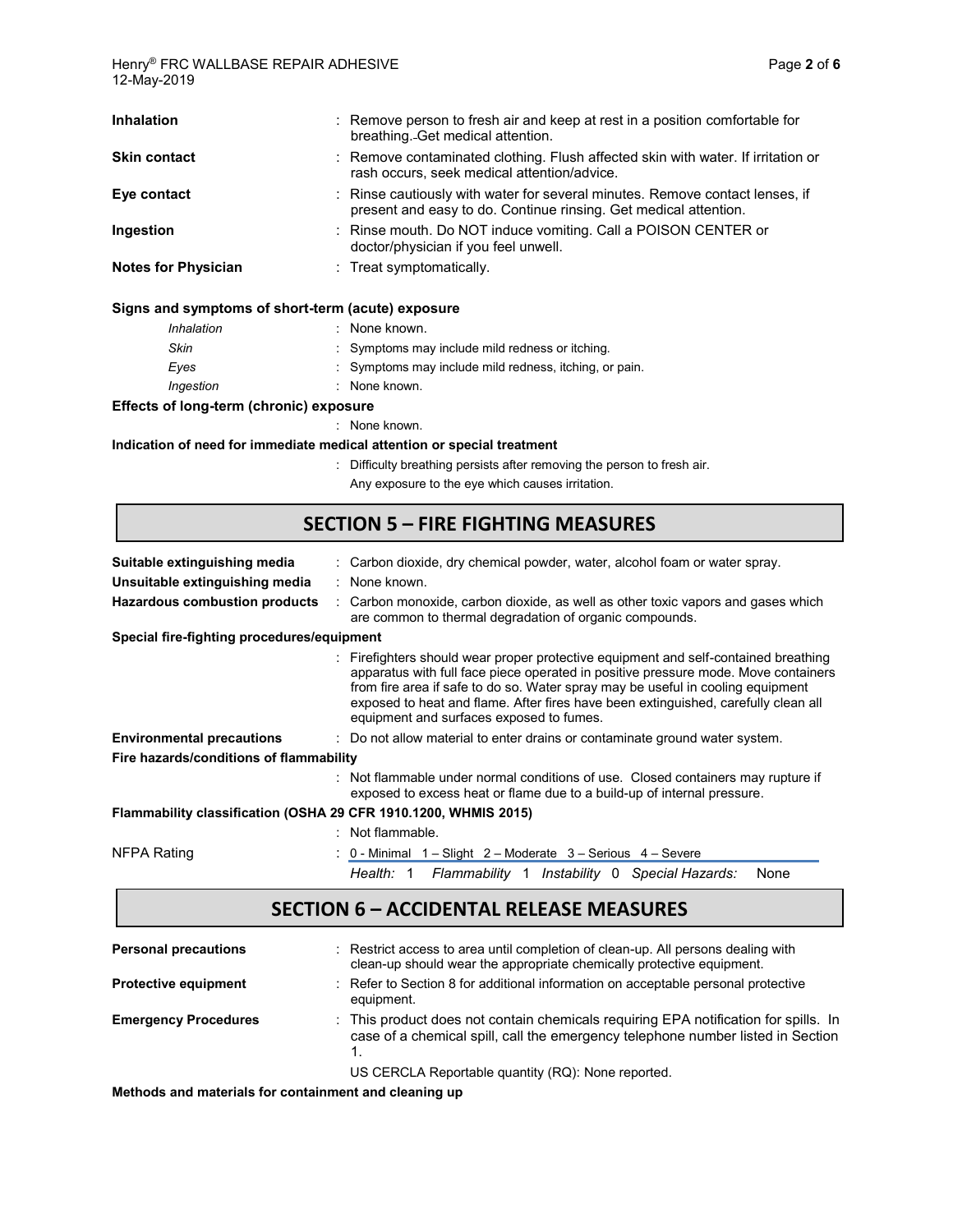|                                  | : Ventilate area of release. Stop spill or leak at source if safely possible. Contain<br>product with inert absorbent material, preventing it from entering sewer lines or<br>waterways. Gather up spilled material and place in suitable container for later<br>disposal (see Section 13). Residual of product, while still wet, can be cleaned up<br>with warm soapy water. Notify the appropriate authorities as required.                                                                                             |
|----------------------------------|---------------------------------------------------------------------------------------------------------------------------------------------------------------------------------------------------------------------------------------------------------------------------------------------------------------------------------------------------------------------------------------------------------------------------------------------------------------------------------------------------------------------------|
| <b>Prohibited materials</b>      | : None known.                                                                                                                                                                                                                                                                                                                                                                                                                                                                                                             |
| <b>Environmental precautions</b> | : Do not allow product to enter drains or waterways. Do not allow material to<br>contaminate ground water system.                                                                                                                                                                                                                                                                                                                                                                                                         |
| Reference to other sections      | : See Section 13 for disposal information.                                                                                                                                                                                                                                                                                                                                                                                                                                                                                |
|                                  | <b>SECTION 7 - HANDLING AND STORAGE</b>                                                                                                                                                                                                                                                                                                                                                                                                                                                                                   |
| Safe handling procedures         | : Wear suitable protective equipment during handling. (See Section 8.) Observe<br>good hygiene standards. Use only with adequate ventilation. Wash thoroughly after<br>handling. Avoid contact with eyes, skin, or clothing. Sanding and grinding dusts<br>may be harmful if inhaled. When removing this product from existing flooring (i.e.<br>during a renovation), wear safety goggles and respiratory protection from dust due<br>to grinding, chipping, or mechanically pulverizing. Keep container tightly closed. |
| <b>Storage requirements</b>      | : Store in a cool, dry, well-ventilated area. Store away from heat and open flame.<br>Avoid storing in direct sunlight. Store in original container. Keep tightly closed when<br>not in use. Do not reuse empty container without commercial cleaning or<br>reconditioning.                                                                                                                                                                                                                                               |
| Incompatible materials           | : See Section 10                                                                                                                                                                                                                                                                                                                                                                                                                                                                                                          |
|                                  |                                                                                                                                                                                                                                                                                                                                                                                                                                                                                                                           |

#### **SECTION 8 – EXPOSURE CONTROLS AND PERSONAL PROTECTION**

| <b>Permissible Exposure Limits</b>   | No exposure limits have been established for the product itself. Below are exposure<br>limits for the components in the product.                                                                                                                                                                                |                  |             |                                                                 |                 |
|--------------------------------------|-----------------------------------------------------------------------------------------------------------------------------------------------------------------------------------------------------------------------------------------------------------------------------------------------------------------|------------------|-------------|-----------------------------------------------------------------|-----------------|
| Ingredients                          | CAS#                                                                                                                                                                                                                                                                                                            | <b>ACGIH TLV</b> |             |                                                                 | <b>OSHA PEL</b> |
|                                      |                                                                                                                                                                                                                                                                                                                 | <b>TWA</b>       | <b>STEL</b> | PEL                                                             | <b>STEL</b>     |
| Barium sulfate                       | 7727-43-7                                                                                                                                                                                                                                                                                                       | 10 mg/m $3$      | N/Av        | 15 mg/ $m3$<br>(total dust)<br>$5 \text{ mg/m}$<br>(respirable) | N/Av            |
| <b>Engineering Controls</b>          | Use general or local exhaust ventilation to maintain air concentrations below<br>recommended exposure limits. Ventilation should effectively remove and prevent<br>buildup of any vapor generated from the handling of this product.                                                                            |                  |             |                                                                 |                 |
| <b>Personal Protection Equipment</b> |                                                                                                                                                                                                                                                                                                                 |                  |             |                                                                 |                 |
| Eye / face protection                | Chemical goggles or safety glasses, as appropriate for the job.                                                                                                                                                                                                                                                 |                  |             |                                                                 |                 |
| <b>Skin protection</b>               | Wear gloves which are impervious to the material. Materials such as nitrile rubber<br>or Viton (fluorocarbon rubber) are recommended.                                                                                                                                                                           |                  |             |                                                                 |                 |
| <b>Body protection</b>               | Where extensive exposure to product is possible, use resistant coveralls, apron and<br>boots to prevent contact.                                                                                                                                                                                                |                  |             |                                                                 |                 |
| <b>Respiratory protection</b>        | Under normal conditions of use with adequate ventilation, respiratory protection<br>should not be necessary. If work process generates excessive quantities of vapor<br>or dust, or exposures in excess of any PEL, wear an appropriate organic vapor<br>respirator.                                            |                  |             |                                                                 |                 |
| Site safety equipment                | : An eyewash station and safety shower should be made available in the immediate<br>working area.                                                                                                                                                                                                               |                  |             |                                                                 |                 |
| General hygiene considerations       | : Avoid contact with eyes, skin and clothing. Avoid breathing vapors/dust. Do not eat,<br>drink or smoke when using this product. Upon completion of work, wash hands<br>thoroughly. Remove soiled clothing and wash it thoroughly before reuse. Clean all<br>equipment and clothing at end of each work shift. |                  |             |                                                                 |                 |

## **SECTION 9 – PHYSICAL AND CHEMICAL PROPERTIES**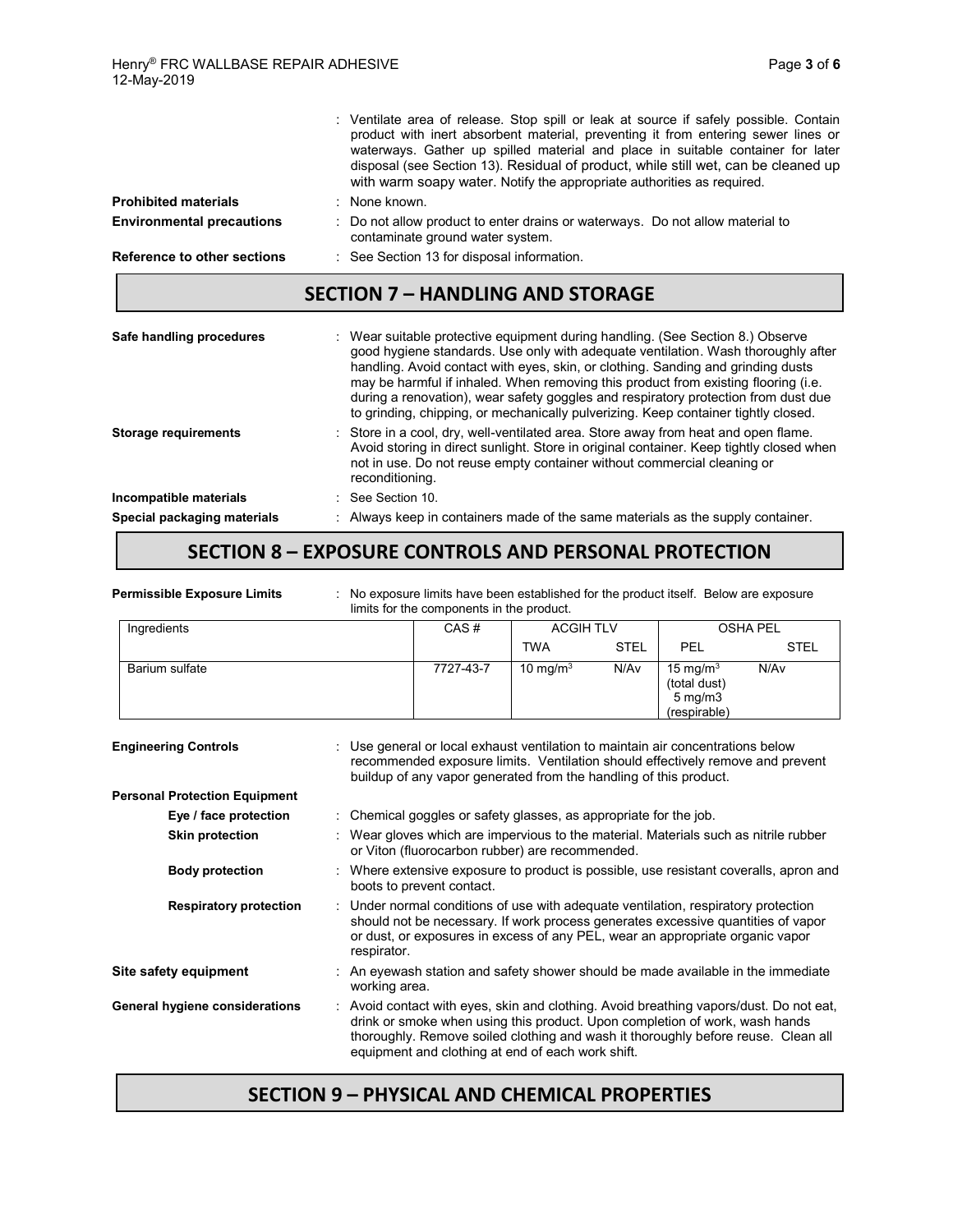| <b>Physical state</b>                |                | : Paste                        | Appearance                                                 | : Off-white paste |
|--------------------------------------|----------------|--------------------------------|------------------------------------------------------------|-------------------|
| Odor                                 |                | : Mild                         | <b>Odor threshold</b>                                      | : $N/Av$          |
| рH                                   |                | $: 8.5 - 8.7$                  | Specific gravity                                           | : 1.05            |
| <b>Boiling point</b>                 |                | : $212^{\circ}F(100^{\circ}C)$ | Coefficient of water/oil distribution                      | N/Av              |
| <b>Melting/Freezing point</b>        |                | : N/Av                         | Solubility in water                                        | : Dispersible     |
| Vapor pressure (mm Hg @ 20°C / 68°F) | $\mathbb{R}^n$ | N/Av                           | <b>Evaporation rate (n-Butyl acetate = 1)</b> : $N/Av$     |                   |
| Vapor density $(Air = 1)$            |                | : $N/Av$                       | Volatiles (% by weight)                                    | $: 35.5 - 37.5$   |
| Volatile organic compounds (VOCs)    | ÷              | 0 g/L SCAQMD 1168              |                                                            |                   |
| Particle size                        |                | : N/Av                         | <b>Flammability classification</b>                         | : Not flammable   |
| Flash point                          |                |                                | $\approx$ >93.3°C (>200°F)Lower flammable limit (% by vol) | : Not available   |
| Flash point method                   |                |                                | : Setaflash closed Upper flammable limit (% by vol)        | : Not available   |
| Auto-ignition temperature            |                | : $N/Av$                       | <b>Decomposition temperature</b>                           | : Not available   |
| <b>Viscosity</b>                     |                | : $N/Av$                       | <b>Oxidizing properties</b>                                | $:$ Not available |

**Explosion data: Sensitivity to mechanical impact / static discharge**

**:** Not expected to be sensitive to mechanical impact or static discharge.

## **SECTION 10 – REACTIVITY AND STABILITY INFORMATION**

| Reactivity                             | Not reactive.                                                              |
|----------------------------------------|----------------------------------------------------------------------------|
| <b>Stability</b>                       | : Stable under the recommended storage and handling conditions prescribed. |
| <b>Hazardous reactions</b>             | : Hazardous polymerization does not occur.                                 |
| <b>Conditions to avoid</b>             | $\therefore$ Extreme heat.                                                 |
| Materials to avoid and incompatability |                                                                            |
|                                        | : Strong oxidizing agents.                                                 |
| Hazardous decomposition products       |                                                                            |

: None known, refer to hazardous combustion products in Section 5.

### **SECTION 11 – TOXICOLOGICAL INFORMATION**

| Routes of exposure                                         |                                                                                                                                                                                                                                                      | : Inhalation: YES                                          | Skin Absorption: NO Skin and Eyes: Yes Ingestion: YES |      |      |  |                |  |  |
|------------------------------------------------------------|------------------------------------------------------------------------------------------------------------------------------------------------------------------------------------------------------------------------------------------------------|------------------------------------------------------------|-------------------------------------------------------|------|------|--|----------------|--|--|
| <b>Symptoms of exposure</b>                                |                                                                                                                                                                                                                                                      | $\therefore$ See Section 4.                                |                                                       |      |      |  |                |  |  |
| <b>Calculated Acute Toxicity Estimates for the Product</b> |                                                                                                                                                                                                                                                      |                                                            |                                                       |      |      |  |                |  |  |
| Inhalation                                                 |                                                                                                                                                                                                                                                      | : $> 30$ mg/L                                              |                                                       |      |      |  |                |  |  |
| Oral                                                       |                                                                                                                                                                                                                                                      | : $> 3000$ mg/kg                                           |                                                       |      |      |  |                |  |  |
| Dermal                                                     |                                                                                                                                                                                                                                                      | : $> 3000$ mg/kg                                           |                                                       |      |      |  |                |  |  |
| <b>Toxicological data</b>                                  |                                                                                                                                                                                                                                                      | : See below for individual ingredient acute toxicity data. |                                                       |      |      |  |                |  |  |
|                                                            |                                                                                                                                                                                                                                                      | LC50(4 hr)                                                 |                                                       |      | LD50 |  |                |  |  |
| Ingredients                                                |                                                                                                                                                                                                                                                      | Inhalation, rat<br>Oral, rat                               |                                                       |      |      |  | Dermal, rabbit |  |  |
| Barium sulfate                                             |                                                                                                                                                                                                                                                      | N/Av                                                       |                                                       | N/Av |      |  | N/Av           |  |  |
| Skin corrosion or irritation                               |                                                                                                                                                                                                                                                      | : May cause mild irritation to skin.                       |                                                       |      |      |  |                |  |  |
| Serious eye damage / eye irritation                        |                                                                                                                                                                                                                                                      | : May cause mild, temporary irritation to eyes.            |                                                       |      |      |  |                |  |  |
| : None known.<br>Respiratory or skin sensitization         |                                                                                                                                                                                                                                                      |                                                            |                                                       |      |      |  |                |  |  |
| Germ cell mutagenicity<br>None known.                      |                                                                                                                                                                                                                                                      |                                                            |                                                       |      |      |  |                |  |  |
| <b>Carcinogenic status</b>                                 | This product contains less than 0.1% of any component classified as carcinogenic<br>by IARC, ACGIH, NTP, and OSHA. During normal usage of the product as<br>recommended, airborne dusts will not be produced. See Section 7 for more<br>information. |                                                            |                                                       |      |      |  |                |  |  |
| <b>Reproductive toxicity</b>                               |                                                                                                                                                                                                                                                      | : None known.                                              |                                                       |      |      |  |                |  |  |
| <b>Specific Target Organ Toxicity, Single Exposure</b>     |                                                                                                                                                                                                                                                      |                                                            |                                                       |      |      |  |                |  |  |
|                                                            |                                                                                                                                                                                                                                                      | : None known.                                              |                                                       |      |      |  |                |  |  |
| <u> Casalfia Tannet Canan Tavislty, Democted Funescu</u>   |                                                                                                                                                                                                                                                      |                                                            |                                                       |      |      |  |                |  |  |

**Specific Target Organ Toxicity, Repeated Exposure**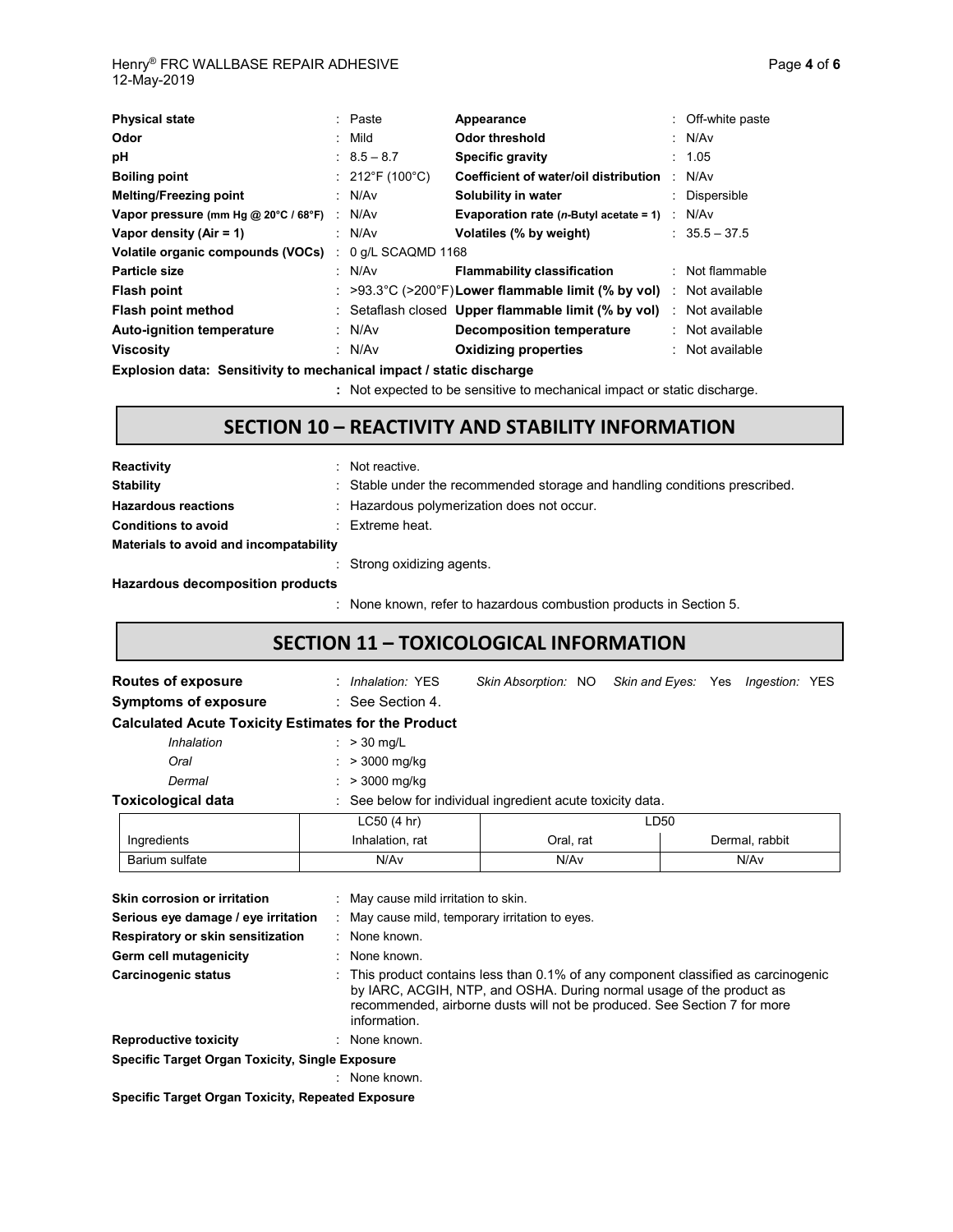|                               | . INUILE NIUWII. |
|-------------------------------|------------------|
| <b>Aspiration hazard</b>      | : None known.    |
| <b>Additional information</b> | : N/Av           |
|                               |                  |

: None known.

#### **SECTION 12 – ECOLOGICAL INFORMATION**

| <b>Environmental effects</b>                                                                 |  | : The product should not be allowed to enter drains or water courses or be deposited<br>where it can affect ground or surface waters. |  |  |  |
|----------------------------------------------------------------------------------------------|--|---------------------------------------------------------------------------------------------------------------------------------------|--|--|--|
| <b>Ecotoxicity</b>                                                                           |  | : No data available.                                                                                                                  |  |  |  |
| Biodegradability                                                                             |  | $\therefore$ No data available.                                                                                                       |  |  |  |
| <b>Bioaccumulative potential</b>                                                             |  | $\therefore$ No data available.                                                                                                       |  |  |  |
| Mobility in soil                                                                             |  | : No data available.                                                                                                                  |  |  |  |
| <b>PBT and vPvB assessment</b>                                                               |  | $\therefore$ No data available.                                                                                                       |  |  |  |
| Other adverse effects                                                                        |  | $\therefore$ No data available.                                                                                                       |  |  |  |
| <b>SECTION 13 - DISPOSAL CONSIDERATION</b>                                                   |  |                                                                                                                                       |  |  |  |
| .<br>tituda di concepta de capacita a famos de capacida de la contenenta de la contenenta de |  |                                                                                                                                       |  |  |  |

| <b>Handling for disposal</b> | : Handle waste according to recommendations in Section 7.                                                                                                                                     |  |
|------------------------------|-----------------------------------------------------------------------------------------------------------------------------------------------------------------------------------------------|--|
| <b>Methods of disposal</b>   | : Dispose in accordance with all applicable federal, state, provincial and local<br>regulations. Contact your local, state, provincial or federal environmental agency<br>for specific rules. |  |
| Packaging                    | : Handle contaminated packaging in the same manner as the product.                                                                                                                            |  |
| <b>RCRA</b>                  | : For disposal of unused or waste material, check with local, state and federal<br>environmental agencies.                                                                                    |  |

#### **SECTION 14 – TRANSPORTATION INFORMATION**

| Regulatory<br><b>Information</b>                      | UN<br><b>Number</b> | <b>Shipping Name</b>                                                    | <b>Class</b> | Packing<br>Group | Label       |
|-------------------------------------------------------|---------------------|-------------------------------------------------------------------------|--------------|------------------|-------------|
| <b>TDG</b>                                            | None                | This product is not regulated according to Canadian<br>TDG regulations. | <b>None</b>  | <b>None</b>      | <b>None</b> |
| <b>TDG</b><br><b>Additional</b><br>Information        | <b>None</b>         |                                                                         |              |                  |             |
| <b>49 CFR/DOT</b>                                     | <b>None</b>         | This product is not regulated according to US DOT<br>regulations.       | <b>None</b>  | <b>None</b>      | <b>None</b> |
| <b>49 CFR/DOT</b><br><b>Additional</b><br>Information | <b>None</b>         |                                                                         |              |                  |             |
| <b>DOMI</b> vd hetsluner tok                          |                     |                                                                         |              |                  |             |

**Not regulated by IMDG. Not regulated by IATA. Not a Marine Pollutant.**

#### **SECTION 15 – REGULATORY INFORMATION**

#### **Canadian Information:**

This product has been classified according to the hazard criteria of the Hazardous Products Regulations (HPR). This SDS contains all information required by the HPR.

Canadian Environmental Protection Act (CEPA) information: All ingredients appear on the Domestic Substances List (DSL).

#### **US Federal Information:**

TSCA: All ingredients appear on the Toxic Substances Control Act (TSCA) inventory.

CERCLA Reportable Quantity (RQ) (40 CFR 117.302): None reported.

SARA TITLE III: Sec. 302, Extremely Hazardous Substances, 40 CFR 355: No Extremely Hazardous Substances are present in this material.